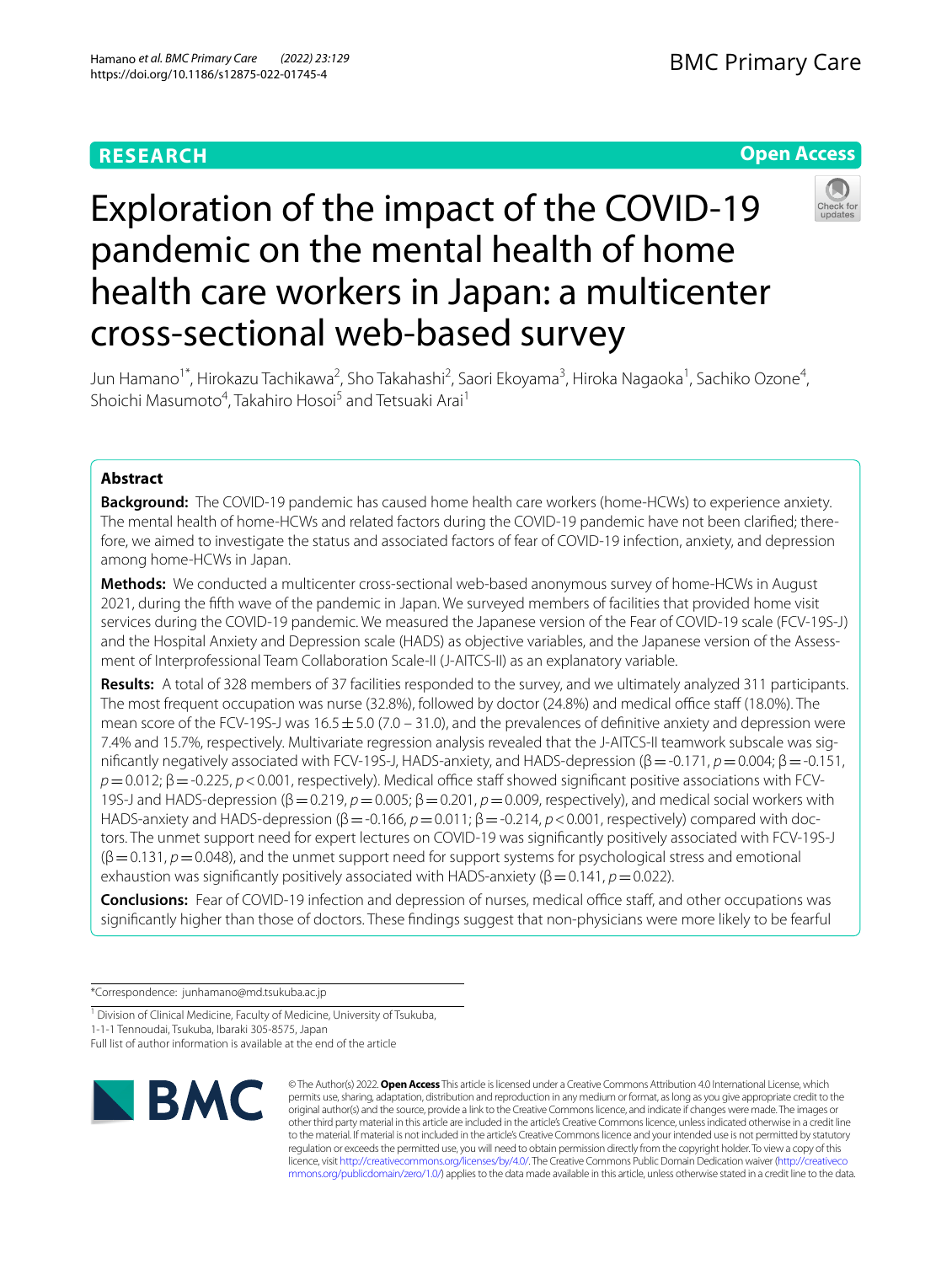and depressed during the COVID-19 pandemic; thus, it is necessary to tailor mental health support based on occupation in the home care setting.

**Keywords:** Home health care workers, COVID-19 pandemic, Fear of COVID-19 scale, Hospital Anxiety and Depression scale, Assessment of Interprofessional Team Collaboration Scale-II

## **Background**

Home health care workers (home-HCWs) for community-dwelling patients play an indispensable role in supporting patients and their family members during the COVID-19 pandemic. Home-HCWs, including home visiting doctors, nurses, medical social workers, care workers, and medical office staff, spend more time in contact with patients and their families and are at potential risk of COVID-19 infection because appropriate triage and zoning are more difficult at home than in the hospital setting.

A recent study reported home-HCWs received inadequate support during the pandemic and that this was not recognized [[1\]](#page-9-0). In addition, home-HCWs were exposed to high stress even before the COVID-19 pandemic, and the COVID-19 pandemic has caused them to feel anxiety. Strengthening of the support system for home-HCWs has therefore been proposed  $[1-3]$  $[1-3]$ . A recent systematic review and cross-sectional studies reported the impact of the COVID-19 pandemic on the mental health of healthcare workers in acute care hospitals, related factors, and the support they needed  $[4-6]$  $[4-6]$ . Quadros et al. reported the prevalence of fear of COVID-19 infection to be 18.1– 45.2% in the general population, and that working in healthcare was a risk factor [\[7](#page-9-4)]. Moreover, a nationwide study in Poland reported that frontline medical workers and medical professionals who were made to take a secondment to fght the COVID-19 pandemic had significantly higher prevalence of mental disorders compared to non-medical professionals [\[8](#page-9-5)].

Hao et al. reported the prevalences of depression and anxiety during the COVID-19 pandemic to be 24.1% and 28.6%, respectively, in acute care hospitals, with females and nurses having particularly high rates of depression [[9\]](#page-9-6). In addition, Hao et al. reported that the occupational attribute of medical staff was a protective factor for mental health compared to non-medical staff  $[9]$  $[9]$ . However, the status of fear of COVID-19 infection and prevalences of anxiety and depression during the COVID-19 pandemic among home-HCWs and their related factors have not been clarifed [[10](#page-9-7)].

Clarifcation of the fear of COVID-19 infection, mental health, and unmet support needs of home-HCWs could improve the working environment during the COVID-19 pandemic and promote preparedness for future pandemics in the home care setting. The present study aimed to investigate the status and associated factors of fear of COVID-19 infection and the prevalences of anxiety and depression among home-HCWs in Japan. Based on several previous studies and discussion among the authors  $[1, 4-7, 9, 10]$  $[1, 4-7, 9, 10]$  $[1, 4-7, 9, 10]$  $[1, 4-7, 9, 10]$  $[1, 4-7, 9, 10]$  $[1, 4-7, 9, 10]$  $[1, 4-7, 9, 10]$  $[1, 4-7, 9, 10]$ , we proposed the following hypotheses: (1) there was a diference in fear of COVID-19 infection among the home-HCWs; (2) there was a diference in the prevalence of anxiety and depression of the home-HCWs during the COVID-19 pandemic; and (3) there were differences of unmet support needs of home-HCWs during the COVID-19 pandemic.

## **Methods**

## **Study design and setting**

A multicenter cross-sectional web-based anonymous survey of home-HCWs was conducted in August 2021, during the ffth wave of the pandemic in Japan, using the SurveyMonkey platform [[11\]](#page-9-8). SurveyMonkey is an online service that facilitates sharing surveys via email, smartphone applications, and social media platforms such as Facebook and Twitter. In the ffth wave of COVID-19 in Japan, about 900,000 people were infected with COVID-19, the estimated death rate for those over 65 years old was 2.5%, and the rate of the people who had completed two doses of the vaccine was about 64% [\[12](#page-9-9)]. As a result, the Japanese government declared a state of emergency and urged its citizens to refrain from going out unnecessarily.

This study was conducted under the ethical standards of the Declaration of Helsinki and the Ethical Guidelines for Epidemiological Research issued by the Ministry of Health, Labour and Welfare of Japan. The Institutional Review Board of the University of Tsukuba approved this study (No. 1651).

## **Participants**

We recruited patients from facilities that provided home visit services during the COVID-19 pandemic based on previous studies in Japan [[13](#page-9-10)[–15](#page-9-11)]. We asked the director of each facility to ask their staf to respond to a web-based anonymous survey. We did not ask how many staff were candidates for this survey at each facility. We explained the purpose of this study and asked for informed consent to participate in this study using our web page. Only staf who agreed to participate in the study were included.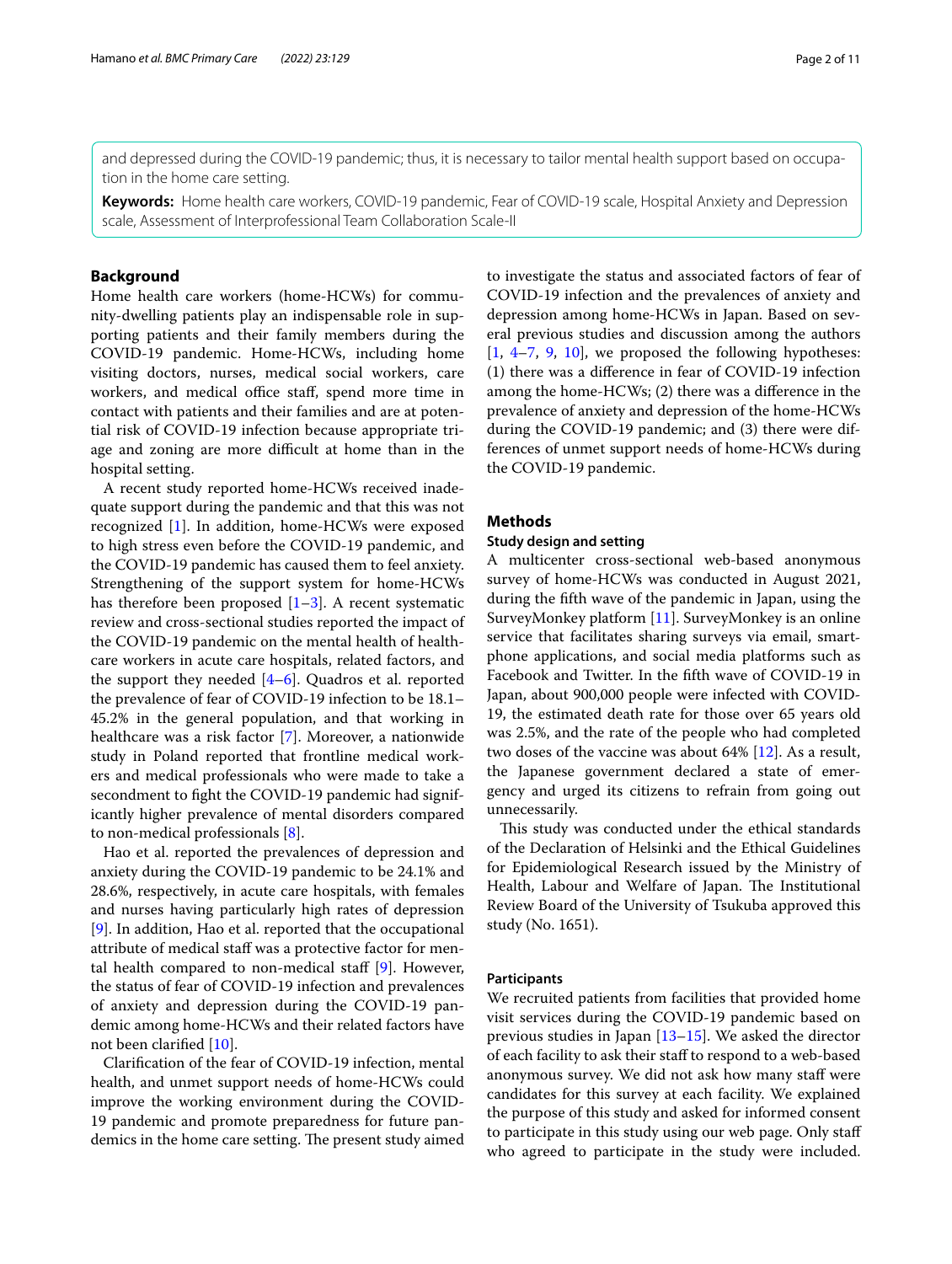Exclusion criteria for participants were: duplicate responses from the same IP address, and no response.

## **Participant characteristics**

We asked each participant about background characteristics: sex, age, type of occupation, years of experience in the occupation, coronavirus vaccination status, experience of training in wearing personal protective equipment (PPE), living with family or not, and risk of coronavirus infection. We also asked about the availability of information and support, and the impact and difficulties of the COVID-19 pandemic on home care service such as increase in workload and difficulty of communication with colleagues.

A recent systematic review reported that interprofessional collaboration is related to job stress of health care workers [\[16](#page-9-12)]; therefore, we evaluated the perception of interprofessional collaboration of each participant using the subscale of the Japanese version of Assessment of Interprofessional Team Collaboration Scale-II (J-AITCS-II) [[17\]](#page-9-13). AITCS-II was developed as a shortened version of the Assessment of Interprofessional Team Collaboration Scale, a measurement tool developed for evaluating collaboration within teams across various practice settings and the integration of patient involvement as part of team practice [\[18\]](#page-9-14). Yamamoto and Haruta confrmed the validity and reliability of the two subscales (patientcentered collaborative care and teamwork) of J-AITCS-II [[17\]](#page-9-13) in healthcare professionals. Based on previous studies and discussion among the authors, we measured the subscale of teamwork in healthcare professionals as a participant characteristic [[5,](#page-9-15) [19](#page-9-16), [20](#page-9-17)].

## **Questionnaire**

In the absence of specifc and validated instruments for evaluating the support currently received and the support needs of home-HCWs during the COVID-19 pandemic, we developed an original questionnaire based on data from previous studies and discussion among the authors of this study [\[5](#page-9-15), [19,](#page-9-16) [20](#page-9-17)]. An example of a question and answer about support currently received is: "I have been provided with expert on-site infection control guidance: yes/no", and an example of a question and answer about support needs is "The need for experts to provide on-site infection control guidance", which was answered using a 6-point Likert scale answer ("not needed at all" "not needed" "little need" "some need" "needed", and "very much needed").

## **Measurements**

## *Japanese version of the fear of COVID‑19 scale*

The Fear of COVID-19 Scale (FCV-19S) was developed by Ahorsu et al. to measure anxiety and fear of COVID-19 using a seven-item self-administered scale  $[21]$  $[21]$ . The FCV-19S-J was developed and confirmed for reliability and validity by Midorikawa et al. [\[22](#page-9-19)]. The response options were "strongly disagree," "disagree," "neither agree nor disagree," "agree," and "strongly agree". The minimum score possible for each question is 1 (strongly disagree) and the maximum is 5 (strongly agree). The total score is calculated by adding up each item score (ranging from 7 to 35). The higher the score, the greater the fear of COVID-19.

### *Hospital anxiety and depression scale*

The Japanese version of the Hospital Anxiety and Depression Scale (HADS) was confrmed for validity and reliability  $[23]$  $[23]$ . The HADS comprises a total of 14 items, including seven that measure recent anxiety and another seven that measure recent depression [[24](#page-10-1)], and each question is answered by four possible responses. Higher scores denote more severe anxiety or depression experienced recently.

## **Statistical analysis**

After calculating the sum of the seven items in FCV-19S-J, we then calculated the HADS and analyzed the distributions of other factors. We defned support as unmet when the participant answered that support was "very much needed" or "needed" but had not been received. Subsequently, we performed multivariate regression analysis of the FCV-19S-J, the score of HADS-anxiety, and HADS-depression with 10 variables: sex, age, type of occupation, score of J-AITCS-II teamwork subscale, increase in workload, unmet support needs (experts to provide on-site infection control guidance, consultation with infection control experts online or by phone, expert lectures on COVID-19, distribution system for PPE by national or local government, expert support systems for psychological stress and emotional exhaustion), based on a previous study and discussion among the authors [[7](#page-9-4), [9](#page-9-6), [10,](#page-9-7) [20,](#page-9-17) [25](#page-10-2)[–27](#page-10-3)].

Significance was  $p < 0.05$  and all analyses were carried out using SPSS-J software (ver. 27.0; IBM, Tokyo, Japan).

## **Results**

A total of 328 participants from 37 facilities responded to the survey. We excluded 17 participants whose responses could not be registered. No participant responded more than once from the same IP address. Thus, we analyzed 311 participants. Characteristics of the participants are summarized in Table [1.](#page-3-0) The most frequent age group was 40–49 (37.6%), followed by 30–39 (27.3%), and 69.5% were women. The type of occupation was most frequently nurse (32.8%), followed by doctor (24.8%) and medical office staff  $(18.0\%)$ . Experience in the occupation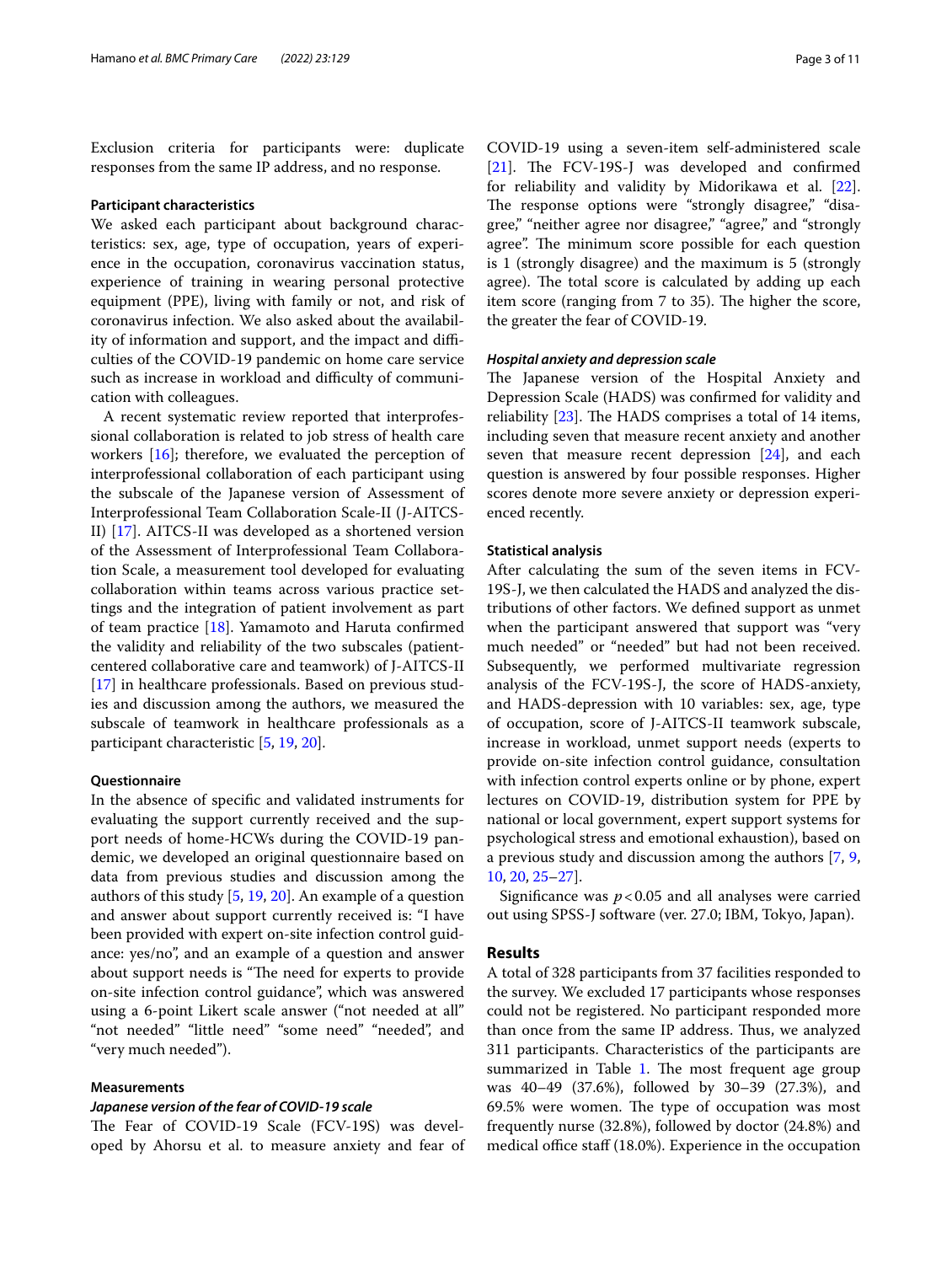## <span id="page-3-0"></span>**Table 1** Participants' background characteristics

|                                                                                              | $n = 311$ | $\%$ |
|----------------------------------------------------------------------------------------------|-----------|------|
| Age                                                                                          |           |      |
| 20's                                                                                         | 21        | 6.8  |
| 30's                                                                                         | 85        | 27.3 |
| 40's                                                                                         | 117       | 37.6 |
| 50's                                                                                         | 67        | 21.5 |
| 60's                                                                                         | 17        | 5.5  |
| 70's                                                                                         | 3         | 1.0  |
| Sex                                                                                          |           |      |
| male                                                                                         | 94        | 30.2 |
| female                                                                                       | 216       | 69.5 |
| Contact with patients in daily practice                                                      |           |      |
| Yes                                                                                          | 236       | 75.9 |
| Type of occupation                                                                           |           |      |
| Doctor                                                                                       | 77        | 24.8 |
| Nurse                                                                                        | 102       | 32.8 |
| Medical social worker                                                                        | 21        | 6.8  |
| Medical office staff                                                                         | 56        | 18.0 |
| Other                                                                                        | 54        | 17.4 |
| Years of experience                                                                          |           |      |
| $\leq$ 2 years                                                                               | 38        | 12.2 |
| 3-4 years                                                                                    | 35        | 11.3 |
| 5-9 years                                                                                    | 65        | 20.9 |
| $10-19$ years                                                                                | 84        | 27.0 |
| $\geq$ 20 years                                                                              | 88        | 28.3 |
| Living with family                                                                           |           |      |
| Yes                                                                                          | 256       | 82.3 |
| Living with family under 15 years old                                                        |           |      |
| Yes                                                                                          | 140       | 45.0 |
| Living with family over 65 years old                                                         |           |      |
| Yes                                                                                          | 56        | 18.0 |
| Have participated in training on use of personal protective equipment                        |           |      |
| Yes, before January 2020                                                                     | 63        | 20.3 |
| Yes, after February 2020                                                                     | 81        | 26.0 |
| <b>No</b>                                                                                    | 164       | 52.7 |
| Have received coronavirus vaccine at least once                                              |           |      |
| Yes                                                                                          | 294       | 94.5 |
| Were you ever at risk of contracting COVID-19?                                               |           |      |
| Yes                                                                                          | 176       | 56.6 |
| Were your family or friends ever at the risk of contracting COVID-19?                        |           |      |
| Yes                                                                                          | 135       | 43.4 |
| During the past month, how stressed have you been about COVID-19?                            |           |      |
| Not at all/Not much                                                                          | 24        | 7.7  |
| Neither                                                                                      | 19        | 6.1  |
| A great deal/Quite a bit                                                                     | 265       | 85.2 |
| How do you feel about your own health condition compared to before<br>the COVID-19 pandemic? |           |      |
| No change                                                                                    | 250       | 80.4 |
| Better                                                                                       | 17        | 5.5  |
| Worse                                                                                        | 41        | 13.2 |

## **Table 1** (continued)

|                                                                                                        | $n = 311$         | $\%$ |
|--------------------------------------------------------------------------------------------------------|-------------------|------|
| The COVID-19 pandemic has increased my workload                                                        |                   |      |
| Absolutely disagree/Disagree/Somewhat<br>disagree                                                      | -56               | 18.0 |
| Absolutely agree/Agree/Somewhat agree                                                                  | 248               | 79.7 |
| The Japanese version of Assessment of Interprofessional Team Collabo-<br>ration Scale-II ( $n = 293$ ) |                   |      |
| $mean + standard deviation$                                                                            | $35.4 + 5.7$      |      |
| median (min, max)                                                                                      | 36.0(9.0,<br>45.0 |      |

was most frequently greater than 20 years (28.3%). Coronavirus vaccines had been received at least once by 94.5% of the participants, and 85.2% had experienced a great deal or quite a lot of stress due to COVID-19 during the previous month.

Table [2](#page-5-0) shows the received support, support needs, and unmet support needs of home-HCWs during the COVID-19 pandemic. The most unmet support need was for experts to provide on-site infection control guidance (39.2%), followed by systems to consult with infection control experts online or by phone (38.3%), and systems to support psychological stress and emotional exhaustion (37.9%). There were significant differences in support needs regarding expert lectures on COVID-19 ( $p = 0.002$ ) and distribution systems for PPE by national or local government  $(p=0.001)$  among the occupations; however, there was no signifcant diference in unmet support needs.

The mean score of the FCV-19S-J was  $16.5 \pm 5.0$  (7.0) – 31.0), HADS-anxiety was  $5.3 \pm 3.3$  (0.0 – 18.0), and HADS-depression was  $6.5 \pm 3.6$  (0.0 – 16.0). The rates of defnitive anxiety and depression were 7.4% and 15.7, respectively. The mean FCV-19S-J scores of nurses, medical office staff, and other occupations were significantly higher than those of doctors. In addition, the mean scores of HADS-depression for nurses, medical social workers, medical office staff, and other occupations were signifcantly higher than those of doctors (Table [3\)](#page-7-0).

Multivariate regression analysis of FCV-19S-J, HADS-anxiety, and HADS-depression revealed that the J-AITCS-II teamwork subscale was signifcantly negatively associated with FCV-19S-J, HADS-anxiety, and HADS-depression (β = -0.171,  $p = 0.004$ ; β = -0.151,  $p=0.012$ ;  $\beta = -0.225$ ,  $p < 0.001$ , respectively). Medical office staff showed a significant positive association with FCV-19S-J and HADS-depression (β = 0.219,  $p = 0.005$ ;  $\beta = 0.201$ ,  $p = 0.009$ , respectively), and medical social workers showed signifcant positive associations with HADS-anxiety and HADS-depression compared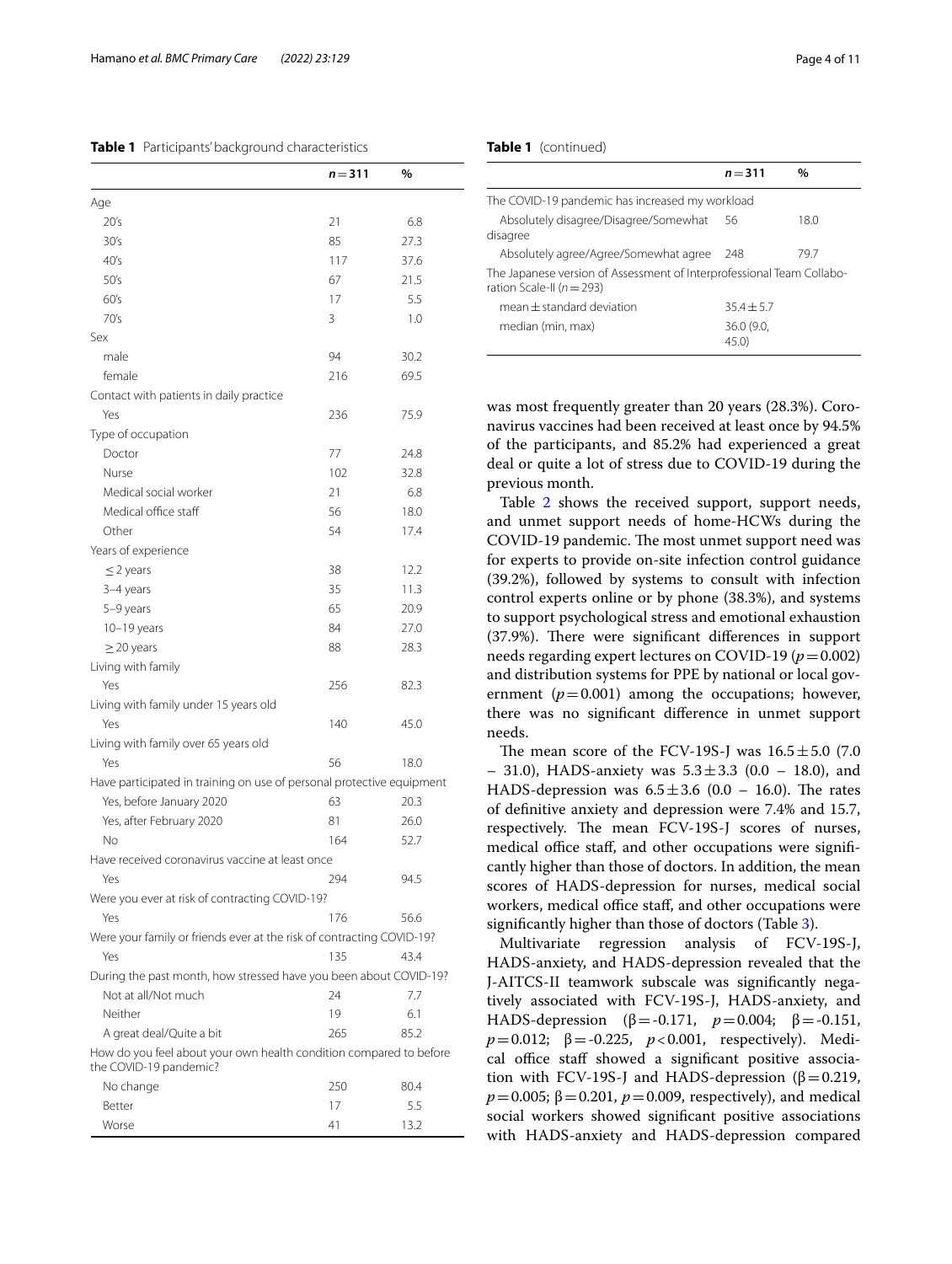with doctors ( $\beta$ =-0.166,  $p$ =0.011;  $\beta$ =-0.214,  $p$ <0.001, respectively). The unmet support need for expert lectures on COVID-19 was signifcantly positively associated with FCV-19S-J (β=0.131,  $p=0.048$ ), and the unmet support need for systems to support psychological stress and emotional exhaustion was signifcantly positively associated with HADS-anxiety ( $β=0.141$ ,  $p=0.022$ ) (Table [4](#page-8-0)).

## **Discussion**

To the best of our knowledge, this is the frst large-scale nationwide survey to investigate the status and associated factors of fear of COVID-19 infection and mental health among home-HCWs. A notable fnding of our study was that the type of occupation, teamwork, and unmet support needs were associated with the fear of COVID-19 infection and the mental health of home-HCWs.

Our study found that the FCV-19S-J scores of home-HCWs were similar to those in the general Japanese population in August 2020. Also, our study found that the prevalence of anxiety and depression in home-HCWs was relatively low compared to front-line health care workers in hospitals  $[9, 20, 25, 27]$  $[9, 20, 25, 27]$  $[9, 20, 25, 27]$  $[9, 20, 25, 27]$  $[9, 20, 25, 27]$  $[9, 20, 25, 27]$  $[9, 20, 25, 27]$  $[9, 20, 25, 27]$ . These results suggest that the mental health condition of HCWs may difer based on the setting, irrespective of the pandemic.

Our study revealed that the FCV-19S-J scores of nurses, medical office staff, and other occupations were signifcantly higher than those of doctors. In addition, the HADS-depression scores of nurses, medical social workers, medical office staff, and other occupations were significantly higher than those of doctors. These findings suggest that non-physicians are more likely to be fearful and depressed during the COVID-19 pandemic and that tailored mental health support based on occupation, especially for non-physicians, is needed in the home care setting. Furthermore, Babicki et al. revealed that the experience of being made to take a secondment to work with COVID-19 patients, which difered among country and epidemic situations, had a signifcant impact on the mental health status of health care professionals [[8\]](#page-9-5). Further studies of the infuence of being made to take a secondment to work with COVID-19 patients on the mental health status of home-HCWs is needed in the future.

Multivariate regression analysis revealed that medical office staff had a significant positive association with FCV-19S-J score, and medical social workers had a signifcant positive association with HADS-anxiety. As our study found that medical office work and medical social work are possible risk factors for fear of COVID-19 infection and deterioration of mental health in the home care setting, our fndings support a previous study that found that nurses or front-line workers had a high prevalence of fear of COVID-19 infection and anxiety [[10](#page-9-7)]. A possible reason for our fndings is that medical office staff and medical social workers do not have sufficient knowledge about COVID-19 infection. Another possible reason is that as both medical office staf, who interact with patients and/or families, and medical social workers, who conduct the frst intake with patients and/or families, are often the frst contact person in the home care setting, the unknown risk of infection may worsen their fear of COVID-19 infection and their mental health condition. Our fndings highlight the need for appropriate infection protection systems and mental health support for non-physicians and non-nursing staff as well as physicians and nurses during the COVID-19 pandemic.

Perceived good teamwork within each facility had a signifcant inverse association with the fear of COVID-19 scale and HADS-anxiety and depression. This result is partially consistent with a previous systematic review that reported that dissatisfaction with teamwork was signifcantly associated with depression but not with both anxiety and stress among nurses  $[28]$  $[28]$ . Thus, our study presents novel evidence about the mental health of home-HCWs during the COVID-19 pandemic in that good teamwork can mitigate the negative infuence on home-HCWs' mental health regardless of the type of occupation. In a study conducted before the COVID-19 pandemic, interprofessional factors, such as teamwork, collaboration, and cooperation, were positively associated with job satisfaction, and dissatisfaction with teamwork was signifcantly associated with depression among expatriate nurses [[28](#page-10-4)]. However, a theoretical foundation for this association between interprofessional work and mental health of HCWs during the COVID-19 pandemic is still being developed [\[29](#page-10-5)]. Our fndings suggest that it is important for an organization to regularly promote teamwork to improve the quality of care for patients and to maintain and improve the mental health of staf. Our study may contribute to theory-based interprofessional work in the home care setting in the COVID-19 era.

Our study found that it is important to provide home-HCWs with learning opportunities about emerging infectious diseases and psychological support from experts to maintain and improve the mental health of the staff during the COVID-19 pandemic. In addition, as described in a previous systematic review, these efforts can be carried out as daily activities based on the needs of the staf, which could enhance teamwork [[30](#page-10-6)].

We found signifcant diferences in support needs among the types of occupation during the COVID-19 pandemic; however, there were no signifcant diferences in unmet support needs. This finding suggests that support needs during the COVID-19 pandemic may vary by type of occupation, and unmet support needs may vary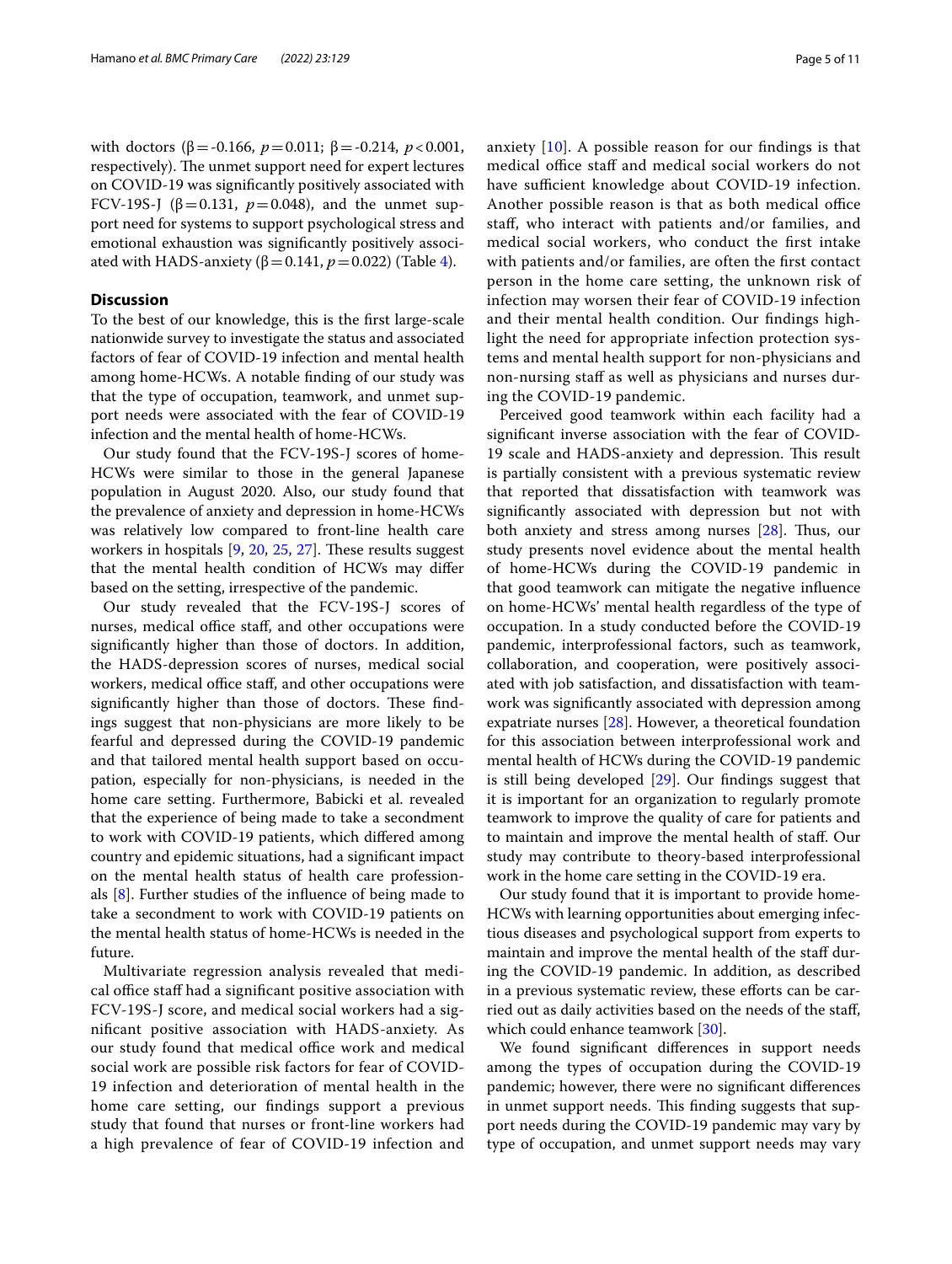<span id="page-5-0"></span>

|                                                                                                                                                                                                                                                       | Š                                   |
|-------------------------------------------------------------------------------------------------------------------------------------------------------------------------------------------------------------------------------------------------------|-------------------------------------|
|                                                                                                                                                                                                                                                       |                                     |
| í                                                                                                                                                                                                                                                     | <b>Separate</b><br>iralical         |
| こうこうしょう                                                                                                                                                                                                                                               | Medical                             |
| -<br>3<br>3<br>3<br>3                                                                                                                                                                                                                                 |                                     |
| included and capital included to the contract of the contract of contract of contract included to the contract of the contract of the contract of the contract of the contract of the contract of the contract of the contract<br>)<br>)<br>)<br>うりりり | Doctor $(n=77)$ % Nurse $(n=102)$ % |
|                                                                                                                                                                                                                                                       | All $(n=311)$ %                     |
| うりり<br>l<br>J<br>I                                                                                                                                                                                                                                    |                                     |

|                                                                                                          | $\widehat{\phantom{a}}$<br>$AlI(n=31)$ | %               | Doctor $(n=77)$ | ৡ    | Nurse $(n=102)$    | %             | Medical                   | %    | Medical                    | శ               | Other                     | శ                | σ       |  |
|----------------------------------------------------------------------------------------------------------|----------------------------------------|-----------------|-----------------|------|--------------------|---------------|---------------------------|------|----------------------------|-----------------|---------------------------|------------------|---------|--|
|                                                                                                          |                                        |                 |                 |      |                    |               | social worker<br>$(n=21)$ |      | office staff<br>$(n = 56)$ |                 | occupations<br>$(n = 56)$ |                  |         |  |
| We have been provided with expert on-site infection control guidance                                     |                                        |                 |                 |      |                    |               |                           |      |                            |                 |                           |                  |         |  |
| Yes                                                                                                      | 2                                      | 20.6            | $\overline{4}$  | 18.2 | 22                 | 21.6          | $\circ$                   | 28.6 | $\equiv$                   | 19.6            | $\equiv$                  | 9.6              | 0.875   |  |
| Need for experts to provide on-site infection<br>control guidance                                        |                                        |                 |                 |      |                    |               |                           |      |                            |                 |                           |                  | 0.099   |  |
| Not needed at all/Not needed/Little need                                                                 | $\Im$                                  | 10.3            | $\supseteq$     | 13.0 | $\infty$           | 7.8           |                           | 48   |                            | 12.5            | $\circ$                   | 10.7             |         |  |
| Some need                                                                                                | 102                                    | 32.8            | 24              | 31.2 | 27                 | 26.5          |                           | 52.4 | $\overline{2}$             | 42.9            | $\frac{6}{1}$             | 28.6             |         |  |
| Very much needed/Needed                                                                                  | 166                                    | 53.4            | $\frac{4}{5}$   | 53.2 | 65                 | 63.7          | $\infty$                  | 38.1 | $\overline{2}1$            | 37.5            | 50                        | 53.6             |         |  |
| Unmet support need for experts to provide on-site infection control guidance                             |                                        |                 |                 |      |                    |               |                           |      |                            |                 |                           |                  |         |  |
| Yes                                                                                                      | 122                                    | 39.2            | $\overline{5}$  | 40.3 | $\frac{8}{4}$      | 47.1          | 4                         | 19.0 | $\frac{5}{1}$              | 26.8            | 23                        | 41.1             | 0.059   |  |
| control experts online or by phone when neces-<br>We have a system to consult with infection<br>Sary     |                                        |                 |                 |      |                    |               |                           |      |                            |                 |                           |                  |         |  |
| Yes                                                                                                      | 73                                     | 23.5            | 22              | 28.6 | 28                 | 27.5          | $\sim$                    | 9.5  | $\infty$                   | 14.3            | $\widetilde{\phantom{a}}$ | 23.2             | 0.183   |  |
| Need for system to consult with infection con-<br>trol experts online or by phone when necessary         |                                        |                 |                 |      |                    |               |                           |      |                            |                 |                           |                  | 0.059   |  |
| Not needed at all/Not needed/Little need                                                                 | $\frac{8}{10}$                         | 5.8             |                 | 1.3  |                    | 2.9           | 3                         | 14.3 |                            | 12.5            | 4                         | $\overline{7.1}$ |         |  |
| Some need                                                                                                | 109                                    | 35.0            | 50              | 39.0 | ౢ                  | 32.4          | $\circ$                   | 28.6 | $\overline{\sim}$          | 37.5            | $\overline{0}$            | 33.9             |         |  |
| Needed/Very much needed                                                                                  | 173                                    | 55.6            | $\overline{4}$  | 57.1 | 64                 | 62.7          | Ξ                         | 52.4 | $\approx$                  | 42.9            | 29                        | 51.8             |         |  |
| Unmet support need for systems to consult with infection control experts online or by phone              |                                        |                 |                 |      |                    |               |                           |      |                            |                 |                           |                  |         |  |
| Yes                                                                                                      | 119                                    | 38.3            | 27              | 35.1 | 44                 | 43.1          | G                         | 42.9 | $\frac{\infty}{\infty}$    | 32.1            | $\approx$                 | 35.7             | 0.739   |  |
| We are able to attend expert lectures on COVID-19                                                        |                                        |                 |                 |      |                    |               |                           |      |                            |                 |                           |                  |         |  |
| Yes                                                                                                      | $88$                                   | 28.6            | $\frac{1}{2}$   | 51.9 | 29                 | 28.4          | $\overline{\phantom{a}}$  | 33.3 | 4                          | $\overline{71}$ | G                         | 16.1             | < 0.001 |  |
| The need for the expert lectures on COVID-19                                                             |                                        |                 |                 |      |                    |               |                           |      |                            |                 |                           |                  | 0.002   |  |
| Not needed at all/Not needed/Little need                                                                 | $\overline{0}$                         | $\overline{61}$ | $\sim$          | 2.6  | 5                  | 4.9           | $\sim$                    | 14.3 | $\circ$                    | 10.7            | $\infty$                  | 5.4              |         |  |
| Some need                                                                                                | 110                                    | 35.4            | $\overline{0}$  | 24.7 | 34                 | 33.3          | 5                         | 23.8 | 28                         | 50.0            | Z4                        | 42.9             |         |  |
| Needed/Very much needed                                                                                  | 171                                    | 55.0            | $\frac{1}{2}$   | 70.1 | $\overline{\circ}$ | 59.8          | $\tilde{c}$               | 57.1 | $\approx$                  | 32.1            | 25                        | 44.6             |         |  |
| Unmet support need for expert lectures on COVID-19                                                       |                                        |                 |                 |      |                    |               |                           |      |                            |                 |                           |                  |         |  |
| Yes                                                                                                      | 100                                    | 32.2            | $\frac{1}{2}$   | 24.7 | $\sqrt{2}$         | $\sim$<br>36. | $\circ$                   | 28.6 | $\frac{8}{1}$              | 28.6            | $\overline{\sim}$         | 37.5             | 0.385   |  |
| We have a system of distribution of personal protective equipment by national or local government        |                                        |                 |                 |      |                    |               |                           |      |                            |                 |                           |                  |         |  |
| Yes                                                                                                      | 136                                    | 43.7            | 38              | 49.4 | 55                 | Ō<br>S.       | $\circ$                   | 28.6 | 24                         | 42.9            | $\approx$                 | 21.4             | 0.002   |  |
| protective equipment by national or local govern-<br>Need for system of distribution of personal<br>ment |                                        |                 |                 |      |                    |               |                           |      |                            |                 |                           |                  | 0.001   |  |
| Not needed at all/Not needed/Little need                                                                 | 26                                     | 84              | 4               | 5.2  | $\sim$             | 2.0           | 4                         | 19.0 | $\circ$                    | 10.7            | $\supseteq$               | 179              |         |  |
| Some need                                                                                                | $62$                                   | 19.9            | $\equiv$        | 14.3 | $\overline{z}$     | 20.6          | 5                         | 23.8 | $\overline{\phantom{0}}$   | 30.4            | $\infty$                  | 143              |         |  |
|                                                                                                          |                                        |                 |                 |      |                    |               |                           |      |                            |                 |                           |                  |         |  |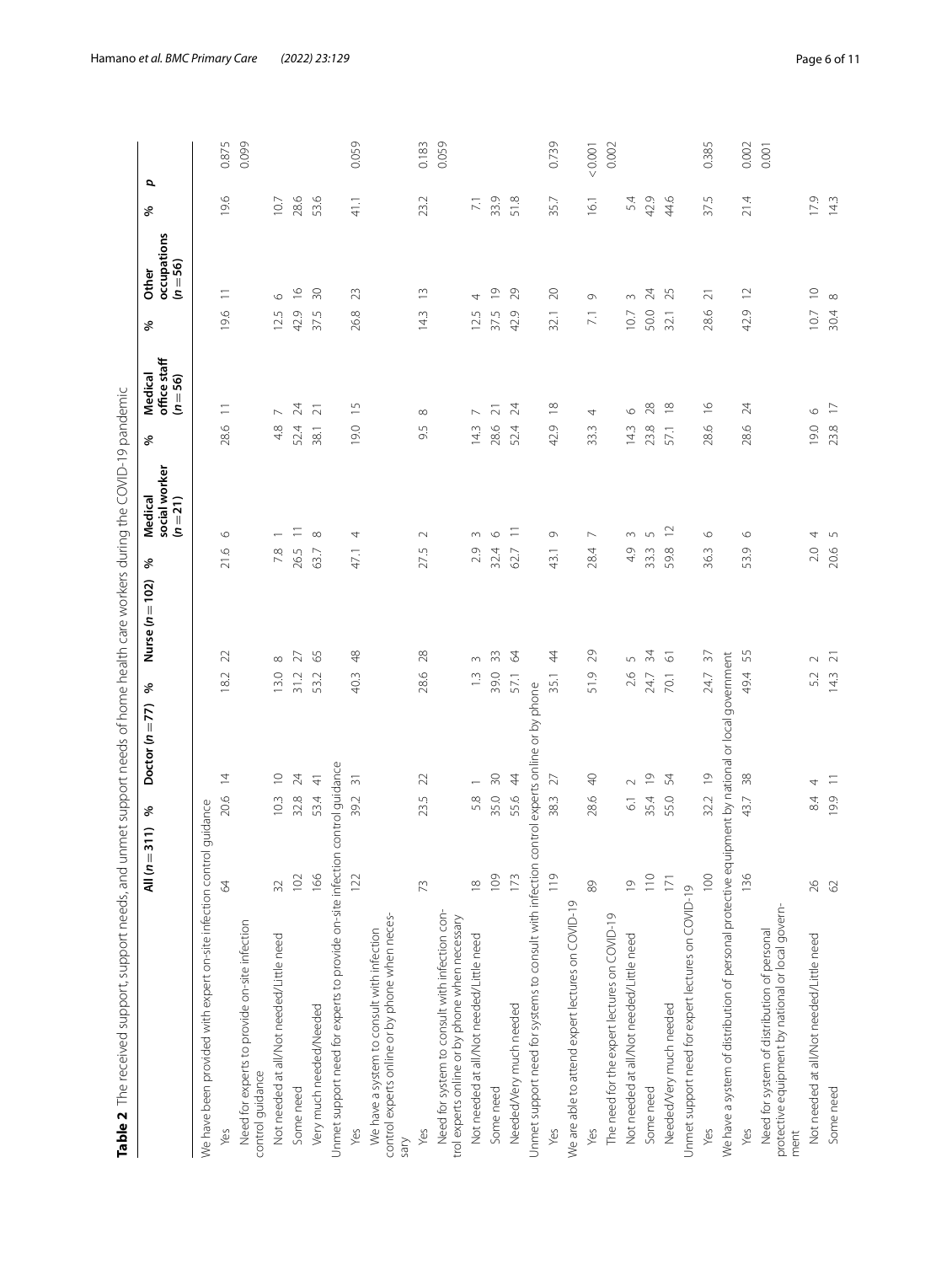| Table 2 (continued)                                                                         |                |                                   |         |                   |         |                                      |         |                                       |         |                                    |        |       |
|---------------------------------------------------------------------------------------------|----------------|-----------------------------------|---------|-------------------|---------|--------------------------------------|---------|---------------------------------------|---------|------------------------------------|--------|-------|
|                                                                                             |                | All $(n=311)$ % Doctor $(n=77)$ % |         | Nurse $(n=102)$ % |         | social worker<br>Medical<br>$(n=21)$ | ℅       | office staff<br>Medical<br>$(n = 56)$ | ℅       | occupations<br>$(n = 56)$<br>Other | Q<br>℅ |       |
| Needed/Very much needed                                                                     | 212            | 68.2 60                           | 77.9 77 |                   | 75.5 11 |                                      | 52.4 29 |                                       | 51.8 34 |                                    | 60.7   |       |
| Jnmet support need for system of distribution of PPE by national or local government        |                |                                   |         |                   |         |                                      |         |                                       |         |                                    |        |       |
| Yes                                                                                         | 102            | 32.8 26                           | 33.8    | 32                | 31.4    | ∞                                    | 38.1 12 |                                       | 21.4224 |                                    | 42.9   | 0.155 |
| We have systems to support our psychological stress and emotional exhaustion                |                |                                   |         |                   |         |                                      |         |                                       |         |                                    |        |       |
| Yes                                                                                         | $\overline{8}$ | 26.0 22                           | 28.6    | 23                | 22.5    | $\infty$                             | 38.1    | $\circ$                               | 16.1 19 |                                    | 33.9   | 0.107 |
| Need for systems to support our psychological<br>stress and emotional exhaustion            |                |                                   |         |                   |         |                                      |         |                                       |         |                                    |        | 0.358 |
| Not needed at all/Not needed/Little need                                                    | 29             | 93                                | 5.2     |                   | 10.8    |                                      | 9.5     |                                       | 89      |                                    | 12.5   |       |
| Some need                                                                                   | 93             | 29.9 29                           | 37.7 28 |                   | 27.5    |                                      | 14.3    | 20                                    | 35.7    | $\frac{3}{2}$                      | 23.2   |       |
| Needed/Very much needed                                                                     | 178            | 57.2 42                           | 54.5    | $\overline{6}$    | 59.8 15 |                                      | 71.4    | 27                                    | 48.2 32 |                                    | 57.1   |       |
| Jnmet support need for systems to support our psychological stress and emotional exhaustion |                |                                   |         |                   |         |                                      |         |                                       |         |                                    |        |       |
| Yes                                                                                         | $\frac{8}{10}$ | 37.9 24                           | 31.2 44 |                   | 43.1    | $\infty$                             | 38.1    | $\approx$                             | 39.3    | $\frac{1}{2}$                      | 33.9   | 0.566 |
|                                                                                             |                |                                   |         |                   |         |                                      |         |                                       |         |                                    |        |       |

|  | I |
|--|---|
|  |   |
|  |   |
|  |   |
|  |   |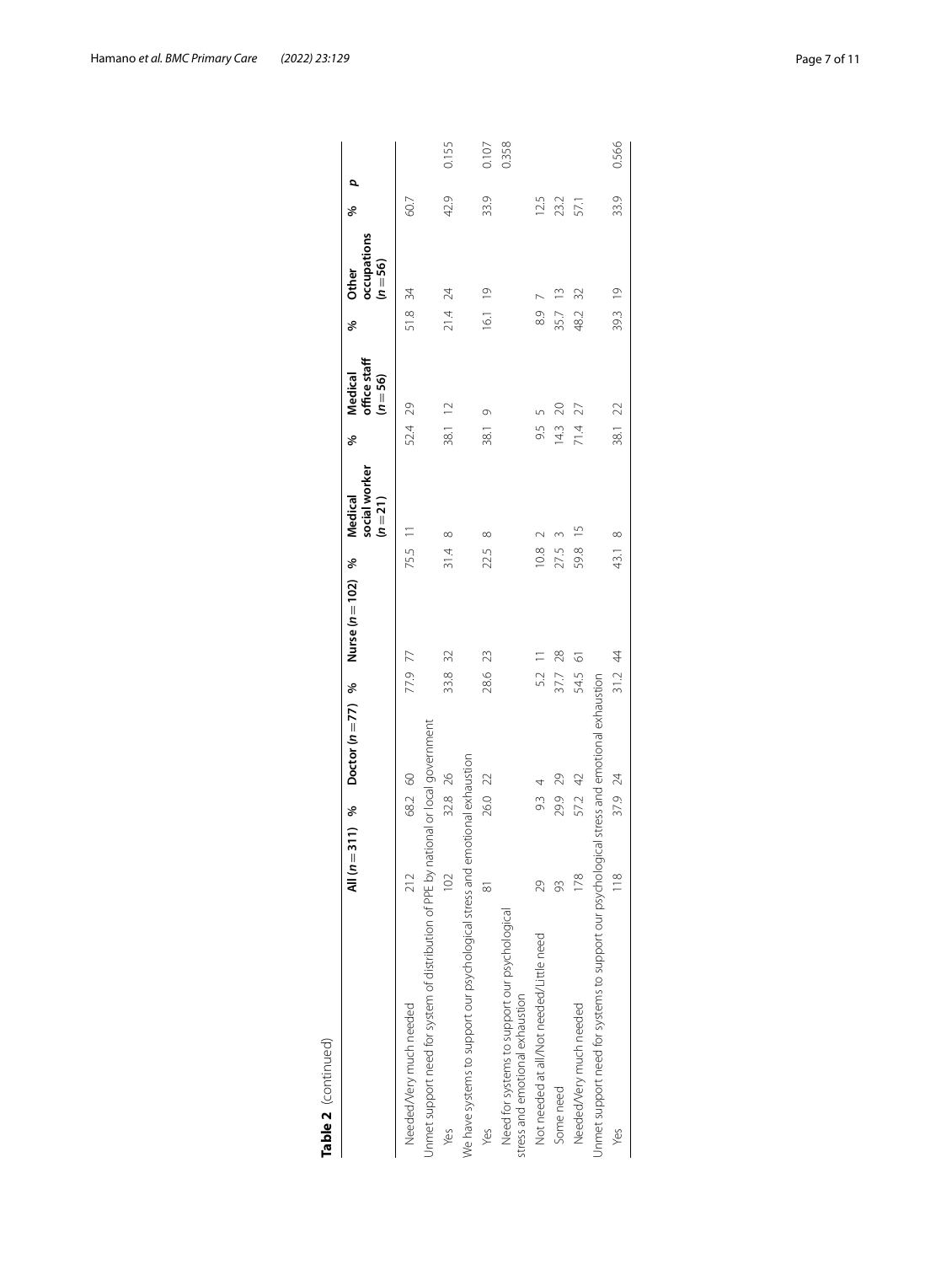| Table 3 Descriptive statistics and one-way ANOVA of FCV-19S-J and HADS |                  |                    |                    |       |                                    |       |                                      |                 |                                    |       |
|------------------------------------------------------------------------|------------------|--------------------|--------------------|-------|------------------------------------|-------|--------------------------------------|-----------------|------------------------------------|-------|
|                                                                        | All $(n=311)$    | Doctors $(n = 77)$ | Nurses $(n = 102)$ | مٌ    | workers $(n=21)$<br>Medical social | مٌ    | Medical office<br>staff ( $n = 56$ ) | $\mathcal{L}^*$ | occupations<br>$(n = 56)$<br>Other | مٌ    |
| FCV-19S-J                                                              |                  |                    |                    |       |                                    |       |                                      |                 |                                    |       |
| mean ± standard deviation                                              | $16.5 + 5.0$     | $2 + 4.6$<br>14.5  | $17.2 \pm 5.1$     | 0.003 | $16.1 \pm 5.3$                     | 0.699 | $18.2 \pm 4.5$                       | 0.001           | $16.4 \pm 5.0$                     | 0.200 |
| median (min, max)                                                      | 17.0 (7.0, 31.0) | 14.0 (7.0, 24.0)   | 17.0 (7.0, 31.0)   |       | 14.5 (7.0, 27.0)                   |       | 18.0 (8.0, 29.0)                     |                 | 17.0 (7.0, 28.0)                   |       |
| HADS                                                                   |                  |                    |                    |       |                                    |       |                                      |                 |                                    |       |
| Anxiety                                                                |                  |                    |                    |       |                                    |       |                                      |                 |                                    |       |
| mean ± standard deviation                                              | $5.3 \pm 3.3$    | $4.4 \pm 3.1$      | $5.6 \pm 3.5$      | 0.103 | $6.3 \pm 3.5$                      | 0.145 | $5.7 \pm 3.4$                        | 0.171           | $5.1 \pm 2.8$                      | 0.782 |
| median (min, max)                                                      | 5.0 (0.0, 18.0)  | 4.0 (0.0, 14.0)    | 5.0 (0.0, 18.0)    |       | 6.0 (1.0, 16.0)                    |       | 5.0 (1.0, 16.0)                      |                 | 4.0 (0.0, 12.0)                    |       |
| $\frac{1}{2}$                                                          | 7.4%             | 4.0%               | 8.0%               |       | 10.0%                              |       | 11.8%                                |                 | 5.8%                               |       |
| ∞<br>∧l                                                                | 21.1%            | 12.0%              | 24.0%              |       | 20.0%                              |       | 25.5%                                |                 | 21.2%                              |       |
| Depression                                                             |                  |                    |                    |       |                                    |       |                                      |                 |                                    |       |
| mean ± standard deviation                                              | $6.5 + 3.6$      | $4.7 \pm 3.1$      | $7.4 \pm 3.8$      | 0.001 | $7.7 \pm 3.6$                      | 0.007 | $7.2 \pm 3.4$                        | 10001           | $6.5 + 3.3$                        | 0.031 |
| median (min, max)                                                      | 6.0 (0.0, 16.0)  | 5.0 (0.0, 12.0)    | 8.0 (0.0, 16.0)    |       | 7.0 (2.0, 15.0)                    |       | 7.0 (1.0, 15.0)                      |                 | 6.0 (0.0, 14.0)                    |       |
| $\frac{1}{2}$                                                          | 15.7%            | 4.0%               | 26.0%              |       | 30.0%                              |       | 13.7%                                |                 | 13.5%                              |       |
| $\frac{8}{1}$                                                          | 38.8%            | 17.3%              | 52.0%              |       | 40.0%                              |       | 41.2%                                |                 | 42.3%                              |       |
| p: compared with doctors, tested with Tukey's HSD                      |                  |                    |                    |       |                                    |       |                                      |                 |                                    |       |

<span id="page-7-0"></span>

| 1                                      |
|----------------------------------------|
| Ī<br>ļ<br>¢                            |
| Ï<br>ţ<br>¢<br>١                       |
| Ï<br>i<br>J<br>l                       |
| I<br>$\ddot{.}$<br>١                   |
|                                        |
| S<br>í<br>I<br>J                       |
| .<br>ممر<br>$\overline{ }$<br>s<br>c   |
| l<br>$\frac{1}{2}$<br>١                |
| ¢<br>Ï<br>Š<br>۱                       |
| ļ<br>)<br>I                            |
| ¢<br>١<br>j<br>j<br>١<br>$\mathcal{L}$ |
| r<br>١<br>Ľ<br>$\overline{a}$<br>I     |
|                                        |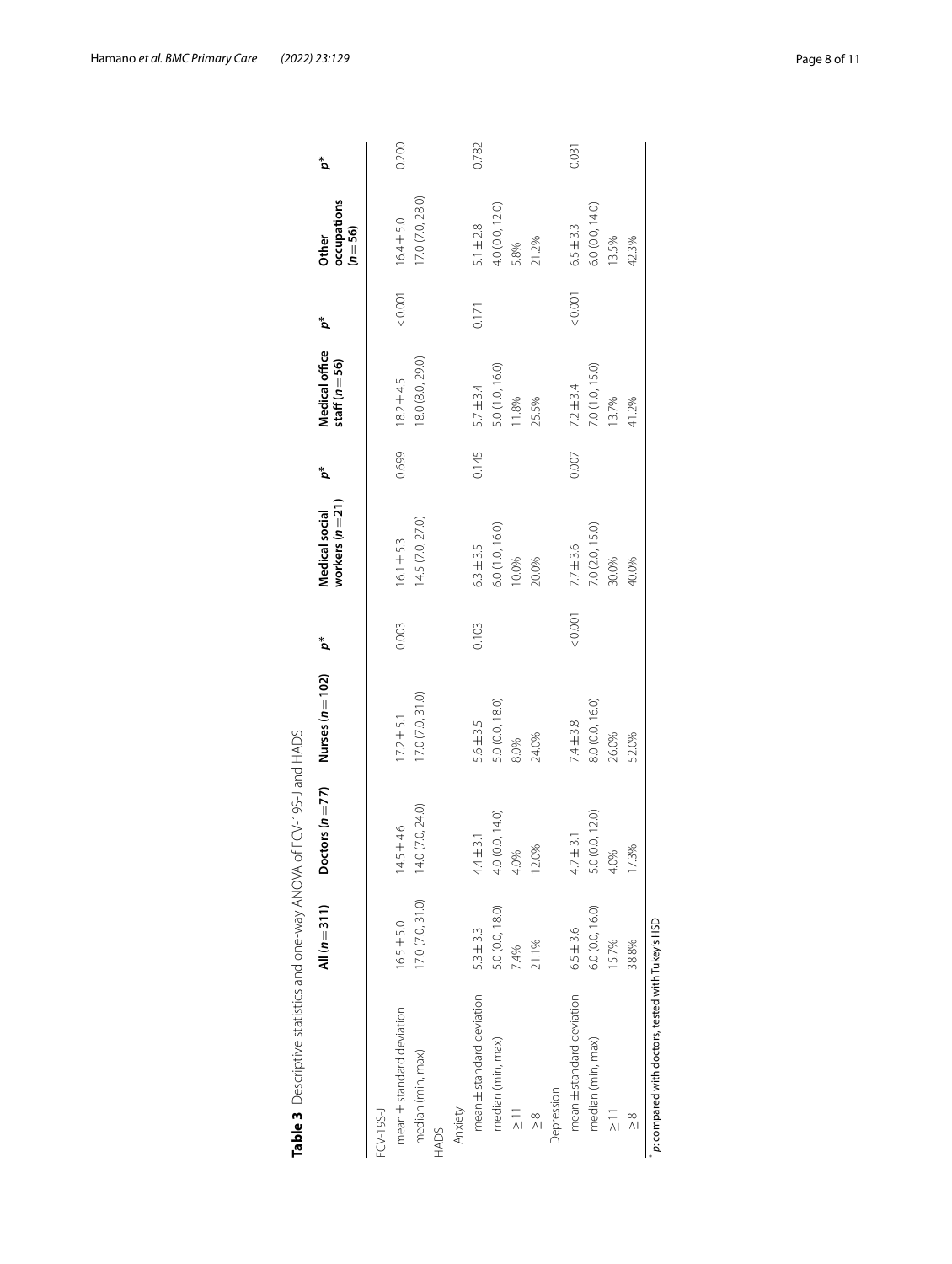## <span id="page-8-0"></span>**Table 4** Multivariate regression analysis of FCV-19S-J and HADS

|                                                                        | <b>FCV-19S-J</b> |                        | p     |          | <b>HADS-anxiety</b> | p     |       | <b>HADS-</b> depression | p       |
|------------------------------------------------------------------------|------------------|------------------------|-------|----------|---------------------|-------|-------|-------------------------|---------|
|                                                                        | β                | 95% CI                 |       | β        | 95% CI              |       | β     | 95% CI                  |         |
| Female                                                                 |                  | $0.084 - 0.68 - 2.50$  | 0.262 | $-0.016$ | $-1.20 - 0.96$      | 0.832 | 0.062 | $-0.64 - 1.62$          | 0.395   |
| Age over 60                                                            | 0.037            | $-0.79 - 1.58$         | 0.514 | $-0.004$ | $-0.83 - 0.78$      | 0.950 |       | $0.093 - 0.13 - 1.55$   | 0.099   |
| Type of occupation                                                     |                  |                        |       |          |                     |       |       |                         |         |
| ref: Doctor                                                            |                  |                        |       |          |                     |       |       |                         |         |
| Nurse                                                                  |                  | $0.168 - 0.05 - 3.58$  | 0.056 | 0.157    | $-0.13 - 2.33$      | 0.081 |       | $0.282$ $0.86 - 3.45$   | 0.001   |
| Medical social worker                                                  |                  | $0.094 - 0.62 - 4.31$  | 0.142 | 0.166    | $0.50 - 3.85$       | 0.011 |       | $0.214$ $1.30 - 4.82$   | < 0.001 |
| Medical office staff                                                   |                  | $0.219$ $0.86 - 4.92$  | 0.005 | 0.124    | $-0.30 - 2.47$      | 0.123 |       | $0.201$ $0.48 - 3.38$   | 0.009   |
| Others                                                                 |                  | $0.136$ $0.02 - 3.56$  | 0.047 | 0.071    | $-0.58 - 1.82$      | 0.310 |       | $0.150$ $0.18 - 2.69$   | 0.026   |
| J-AITCS-II teamwork subscale                                           | $-0.171$         | $-0.25 - 0.05$         | 0.004 | $-0.151$ | $-0.16 - -0.02$     | 0.012 |       | $-0.225 -0.22$ -0.07    | < 0.001 |
| Increased workload                                                     | 0.108            | $-0.05 - 2.85$         | 0.059 | 0.067    | $-0.41 - 1.56$      | 0.254 |       | $-0.012 -1.14 - 0.93$   | 0.836   |
| Unmet support needs                                                    |                  |                        |       |          |                     |       |       |                         |         |
| experts to provide on-site infection control quidance                  |                  | $0.023 - 1.06 - 1.53$  | 0.723 | 0.014    | $-0.79 - 0.98$      | 0.833 |       | $-0.049 - 1.29 - 0.56$  | 0.438   |
| system to consult with infection control experts online<br>or by phone |                  | $-0.024 - 1.53 - 1.04$ | 0.707 | $-0.067$ | $-1.33 - 0.42$      | 0.305 |       | $0.043 - 0.60 - 1.23$   | 0.498   |
| expert lectures on COVID-19                                            |                  | 0.131 0.01 0 2.76      | 0.048 | 0.138    | $0.04 - 1.91$       | 0.041 |       | $0.064 - 0.49 - 1.47$   | 0.324   |
| system of distribution of PPE by national or local govern-<br>ment     |                  | $-0.035 -1.61 - 0.89$  | 0.566 | $-0.100$ | $-1.55 - 0.15$      | 0.106 |       | $-0.062 -1.36 - 0.42$   | 0.300   |
| system to support psychological stress and emotional<br>exhaustion     |                  | $0.086 - 0.32 - 2.08$  | 0.149 | 0.141    | $0.14 - 1.77$       | 0.022 |       | $0.039 - 0.56 - 1.14$   | 0.503   |

by facility initiatives. It is important for facility managers to understand the support needs of their staff and to provide systematic support according to individual needs. In addition, this result suggests that the authorities, which tend to focus on providing support to physicians who directly care for COVID-19 patients, need to provide more support to other health care professionals working in the home care setting.

The strengths of our study included a relatively large sample size and multidisciplinary participants nationwide. Our study had some limitations. First, we used variables that have not been validated, although we measured the outcomes with well-validated scales. Second, our study was a cross-sectional survey and could not determine causality among the outcomes and variables. Third, as we did not ask how many staff were candidates for this survey at each facility, we could not calculate the response rate. Therefore, the generalizability of the results should be interpreted with caution. Fourth, we did not assess the presence of anxiety and/or depression of the participants before the COVID-19 pandemic. Fifth, the results may have been infuenced by the situation of the pandemic; thus, we were unable to draw defnitive conclusions about associated factors of anxiety and/or depression during the COVID-19 pandemic. We believe that these limitations are unlikely to have had a signifcant impact on the results of our study, and that

this study drew on the best available evidence during the COVID-19 pandemic.

## **Conclusions**

The fear of COVID-19 infection and depression of nurses, medical office staff, and other occupations were significantly higher than those of doctors. These findings suggest that non-physicians are more likely to be fearful and depressed during the COVID-19 pandemic. Tailored mental health support based on occupation is needed in the home care setting.

#### **Abbreviations**

home-HCWs: Home health care workers; PPE: Personal protective equipment; J-AITCS-II: Japanese version of Assessment of Interprofessional Team Collaboration Scale-II; AITCS-II: Shortened version of Assessment of Interprofessional Team Collaboration Scale; FCV-19S-J: Japanese version of the Fear of COVID-19 scale; FCV-19S: Fear of COVID-19 scale; HADS: Hospital Anxiety and Depression scale.

## **Acknowledgements**

The participating investigators and study sites of this study were as follows: Keijiro Miyake, M.D., Ph.D. (Keijiro Clinic), Yoshihiro Kataoka, M.D., Ph.D. (Oomori Clinic/ Hitachi Oota Family Clinic), Masanori Kawahara, M.D., Ph.D. (Soshukai Okabe Clinic Sendai), Hongja Kim, M.D. (Kaita Hospital), Takashi Inaba, M.D. (Kasama City Hospital), Hiroki Takahashi, M.D. (Kamisu Saiseikai Hospital), Kaoru Okawa, M.D. (Kameda Medical Center), Ryo Osawa, M.D. (Kitaibaraki Family Clinic), Fuminao Kitanishi, M.D. (Total Family Care Kitanishi Clinic), Keiichirou Sakato, M.D. (Kensei Kuroishi Clinic), Takuya Shinjo, M.D. (Shinjo Clinic), Yohei Shinya, M.D. (Chubu Tokushukai Hospital), Yu Yamamoto, M.D. (Tsukuba Central Hospital), Hiroshi Taira, M.D. (Torimachi Clinic), Kazuhiro Hisajima, M.D. (Dr. GON Kamakura Clinic), Tomoyuki Koga, M.D. (Nozominohana Clinic),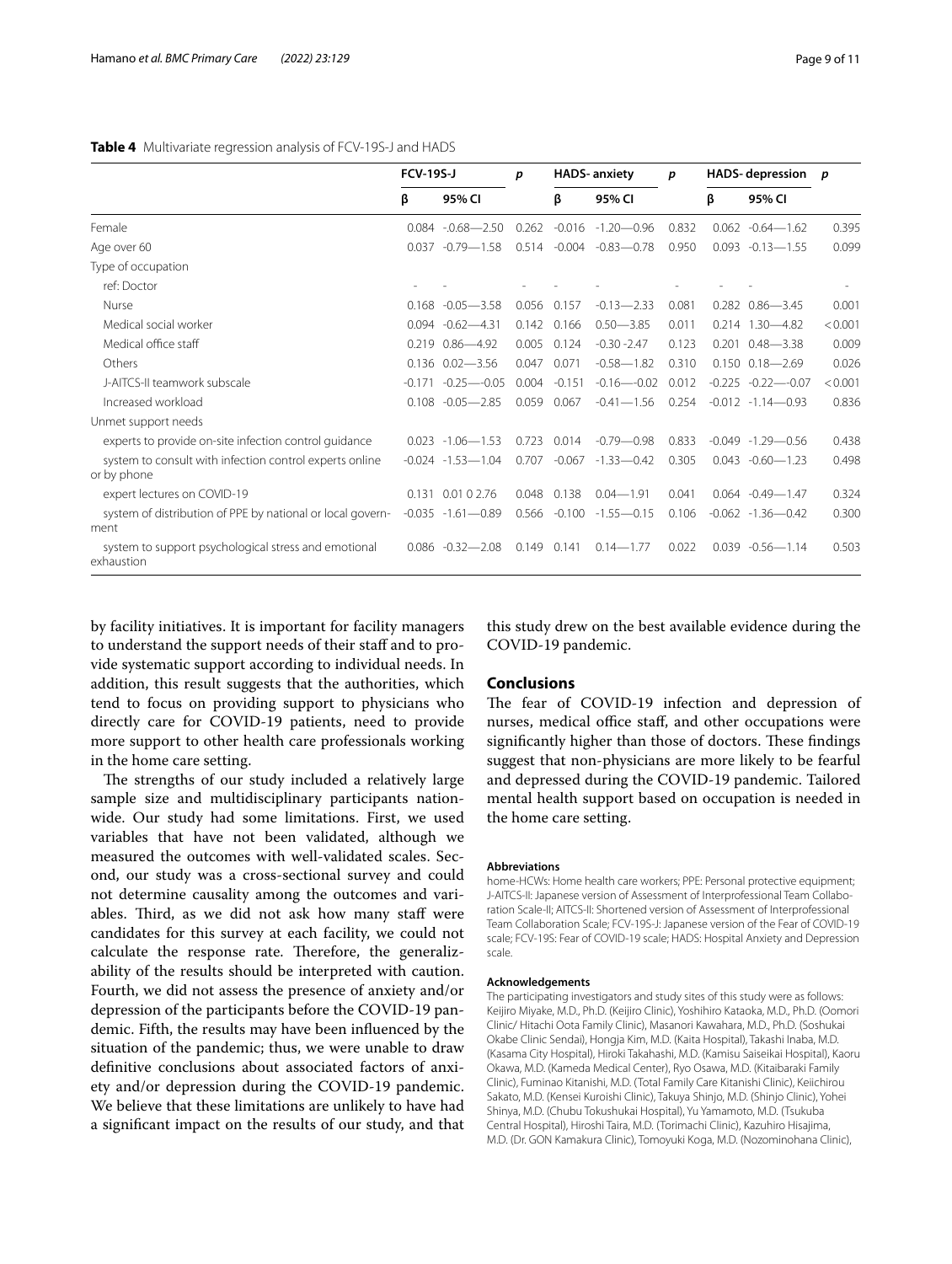Asumi Nakamura, M.D. (Himawari Clinic), Kotaro Hashimoto, M.D. (Fukushima Home Palliative Care Clinic), Ryo Takayanagi, M.D. (Maebashi Kyoritsu Clinic), Mariko Shutoh, M.D., Ph.D. (Minato Home Care Clinic), Shouko Nishimizu, M.D. (Miyazaki Clinic), Yuri Morimoto, M.D. (Morimoto Clinic), Jun Sasaki M.D. (Yushoukal Medical Corporation), Junichiro Toya, M.D. (Sakura-shinmachi Urban Clinic), Hiroto Shirayama, M.D. (Osaka Kita Home Care Clinic), Yasuhiro Saitou, M.D. (GP Clinic Jiyugaoka), Nobuyuki Miyata, M.D. (Miyata Clinic), Yurika Kawamura, M.D., Ph.D. (Miyata Clinic), Masakatsu Shimizu, M.D., Ph.D. (Shimizu Medical Clinic), Ryo Yamamoto, M.D. (Saku Central Hospital Advanced Care Center), Yousuke Kimura, M.D. (Yamato Clinic), Yasuyuki Arai, M.D., Ph.D. (Iki-iki Clinic), Hideki Shishido, M.D. (Shishido Internal Medicine Clinic), Kazushi Nakano, M.D., Ph.D. (Nakano Zaitakuiryou Clinic), Maiko Haruki, M.D. (Orange Home-Care Clinic), Sen Otomo, M.D., (Seimeikan Clinic).

#### **Authors' contributions**

All authors made substantial contributions to the conception and design of the work. JH facilitated the acquisition of data; SO, SM, TH, HN, TA, HT, ST, and SE led the interpretation of data and drafting the work; all authors revised it critically; and all authors read and approved the fnal version of the manuscript.

### **Funding**

This work was supported by JSPS KAKENHI Grant Number 19K10551, and a research grant of the Mitsubishi Foundation (201930027). The funder had no role in the design and conduct of the study; the collection, management, analysis, and interpretation of data; the preparation, review, and approval of the manuscript; or the decision to submit the manuscript for publication.

## **Availability of data and materials**

The datasets generated and analyzed during the current study are not publicly available due to them containing information that could compromise research participant privacy/consent, but are available from the corresponding author on reasonable request.

## **Declarations**

#### **Ethics approval and consent to participate**

This study was conducted under the ethical standards of the Declaration of Helsinki and the Ethical Guidelines for Epidemiological Research issued by the Ministry of Health, Labour and Welfare of Japan. The Institutional Review Board of the University of Tsukuba approved this study (No. 1651). We explained the purpose of this study to the participants and asked for informed consent to participate in this study on our web page.

#### **Consent for publication**

Not applicable.

## **Competing interests**

The authors declare that they have no competing interests.

#### **Author details**

<sup>1</sup> Division of Clinical Medicine, Faculty of Medicine, University of Tsukuba, 1-1-1 Tennoudai, Tsukuba, Ibaraki 305-8575, Japan. <sup>2</sup> Department of Disaster and Community Psychiatry, Faculty of Medicine, University of Tsukuba, Tsukuba, Japan. <sup>3</sup>University of Tsukuba Hospital, Tsukuba, Japan. <sup>4</sup>Department of Family Medicine, Faculty of Medicine, General Practice and Community Health, University of Tsukuba, Tsukuba, Japan. <sup>5</sup> Department of General Medicine, Tsukuba Central Hospital, kamikashiwada 4-58-1, Ushiku, Ibaraki 300-1232, Japan.

## Received: 16 December 2021 Accepted: 19 May 2022 Published online: 26 May 2022

### **References**

<span id="page-9-0"></span>Sterling MR, Tseng E, Poon A, Cho J, Avgar AC, Kern LM, et al. Experiences of home health care workers in New York City during the coronavirus disease 2019 pandemic: a qualitative analysis. JAMA Intern Med. 2019;2020:180.

- 2. Shotwell JL, Wool E, Kozikowski A, Pekmezaris R, Slaboda J, Norman G, et al. "We just get paid for 12 hours a day, but we work 24": home health aide restrictions and work related stress. BMC Health Serv Res. 2019;19(1):907.
- <span id="page-9-1"></span>3. Denton M, Zeytinoglu IU, Davies S, Lian J. Job stress and job dissatisfaction of home care workers in the context of health care restructuring. Int J Health Serv. 2002;32:327–57.
- <span id="page-9-2"></span>4. Marvaldi M, Mallet J, Dubertret C, Moro MR, Guessoum SB. Anxiety, depression, trauma-related, and sleep disorders among healthcare workers duirng the COVID-19 pandemic: a systematic review and meta-analysis. Neurosci Biobehav Rev. 2021;126:252–64. [https://doi.org/10.1016/j.](https://doi.org/10.1016/j.neubiorev.2021.03.024) [neubiorev.2021.03.024.](https://doi.org/10.1016/j.neubiorev.2021.03.024)
- <span id="page-9-15"></span>5. Inoue Y, Yamamoto S, Fukunaga A, Van HD, Miki T, Islam Z, et al. Association between engagement in COVID-19-related work and depressive symptoms among hospital workers in a designated COVID-19 hospital in Japan: a cross-sectional study. BMJ Open. 2021;11:e049996.
- <span id="page-9-3"></span>6. Spoorthy MS. Mental health problems faced by healthcare workers due to the COVID-19 pandemic–a review. Asian J Psychiatr. 2020;51:102119.
- <span id="page-9-4"></span>7. Quadros S, Garg S, Ranjan R, Vijayasarathi G, Mamun MA. Fear of COVID 19 infection across diferent cohorts: a scoping review. Front Psychiatry. 2021;12:708430.
- <span id="page-9-5"></span>8. Babicki M, Szewczykowska I, Mastalerz-Migas A. The mental well-being of health care workers during the peak of the COVID-19 pandemic-a nationwide study in Poland. Int J Environ Res Public Health. 2021;18(11):6101.
- <span id="page-9-6"></span>9. Hao Q, Wang D, Xie M, Tang Y, Dou Y, Zhu L, et al. Prevalence and risk factors of mental health problems among healthcare workers during the COVID-19 pandemic: a systematic review and meta-analysis. Front Psychiatry. 2021;12:567381.
- <span id="page-9-7"></span>10. De Kock JH, Latham HA, Leslie SJ, Grindle M, Munoz SA, Ellis L, et al. A rapid review of the impact of COVID-19 on the mental health of healthcare workers: implications for supporting psychological well-being. BMC Public Health. 2021;21(1):104.
- <span id="page-9-8"></span>11. SurveyMonkey. SurveyMonkey User Manual Customer Guide for Account Navigation, Survey Creation, Distribution & Analysis. [https://s3.amazo](https://s3.amazonaws.com/SurveyMonkeyFiles/UserManual.pdf) [naws.com/SurveyMonkeyFiles/UserManual.pdf](https://s3.amazonaws.com/SurveyMonkeyFiles/UserManual.pdf).
- <span id="page-9-9"></span>12. Office for Novel Coronavirus Disease Control, Cabinet Secretariat, Government of Japan. COVID-19 Information and Resources. [https://corona.go.](https://corona.go.jp/en/) [jp/en/](https://corona.go.jp/en/). Accessed 4 Apr 2022.
- <span id="page-9-10"></span>13. Hamano J, Mori M, Ozawa T, Sasaki J, Kawahara M, Nakamura A, et al. Comparison of the prevalence and associated factors of hyperactive delirium in advanced cancer patients between inpatient palliative care and palliative home care. Cancer Med. 2021;10:1166–79.
- 14. Hamano J, Tokuda Y. Changes in vital signs as predictors of bacterial infection in home care: a multi-center prospective cohort study. Postgrad Med. 2016:1–5.
- <span id="page-9-11"></span>15. Hamano J, Ozone S, Tokuda Y. A comparison of estimated drug costs of potentially inappropriate medications between older patients receiving nurse home visit services and patients receiving pharmacist home visit services: a cross-sectional and propensity score analysis. BMC Health Serv Res. 2015;15:73.
- <span id="page-9-12"></span>16. Kaiser S, Patras J, Martinussen M. Linking interprofessional work to outcomes for employees: a meta-analysis. Res Nurs Heal. 2018;41:265–80.
- <span id="page-9-13"></span>17. Yamamoto Y, Haruta J. Translation and cross-cultural adaptation of the Japanese version of the Assessment of Interprofessional Team Collaboration Scale-II (J-AITCS-II). MedEdPublish. 2019;8:195.
- <span id="page-9-14"></span>18. Orchard CA, King GA, Khalili H, Bezzina MB. Assessment of Interprofessional Team Collaboration Scale (AITCS): development and testing of the instrument. J Contin Educ Health Prof. 2012;32:58–67.
- <span id="page-9-16"></span>19. Karadem FB, Demirdaş A, Işık Ü, Kılıç F. Investigation of the psychiatric factors that determine the fear of COVID-19 in healthcare workers and hospital staff in a university hospital in Turkey. J Community Psychol. 2021. [https://doi.org/10.1002/jcop.22657.](https://doi.org/10.1002/jcop.22657)
- <span id="page-9-17"></span>20. Xia Y, Zhang H, Xia Y, Li H, Zhai L, Wang H. The self-psychological safety maintenance and its influencing factors of community frontline staff during COVID-19 pandemic. Medicine (Baltimore). 2021;100:e24140.
- <span id="page-9-18"></span>21. Ahorsu DK, Lin CY, Imani V, Saffari M, Griffiths MD, Pakpour AH. The fear of COVID-19 scale: development and initial validation. Int J Ment Health Addict. 2020;27:1–9. [https://doi.org/10.1007/s11469-020-00270-8.](https://doi.org/10.1007/s11469-020-00270-8)
- <span id="page-9-19"></span>22. Midorikawa H, Aiba M, Lebowitz A, Taguchi T, Shiratori Y, Ogawa T, et al. Confrming validity of the fear of COVID-19 Scale in Japanese with a nationwide large-scale sample. PLoS One. 2021;16:e0246840.